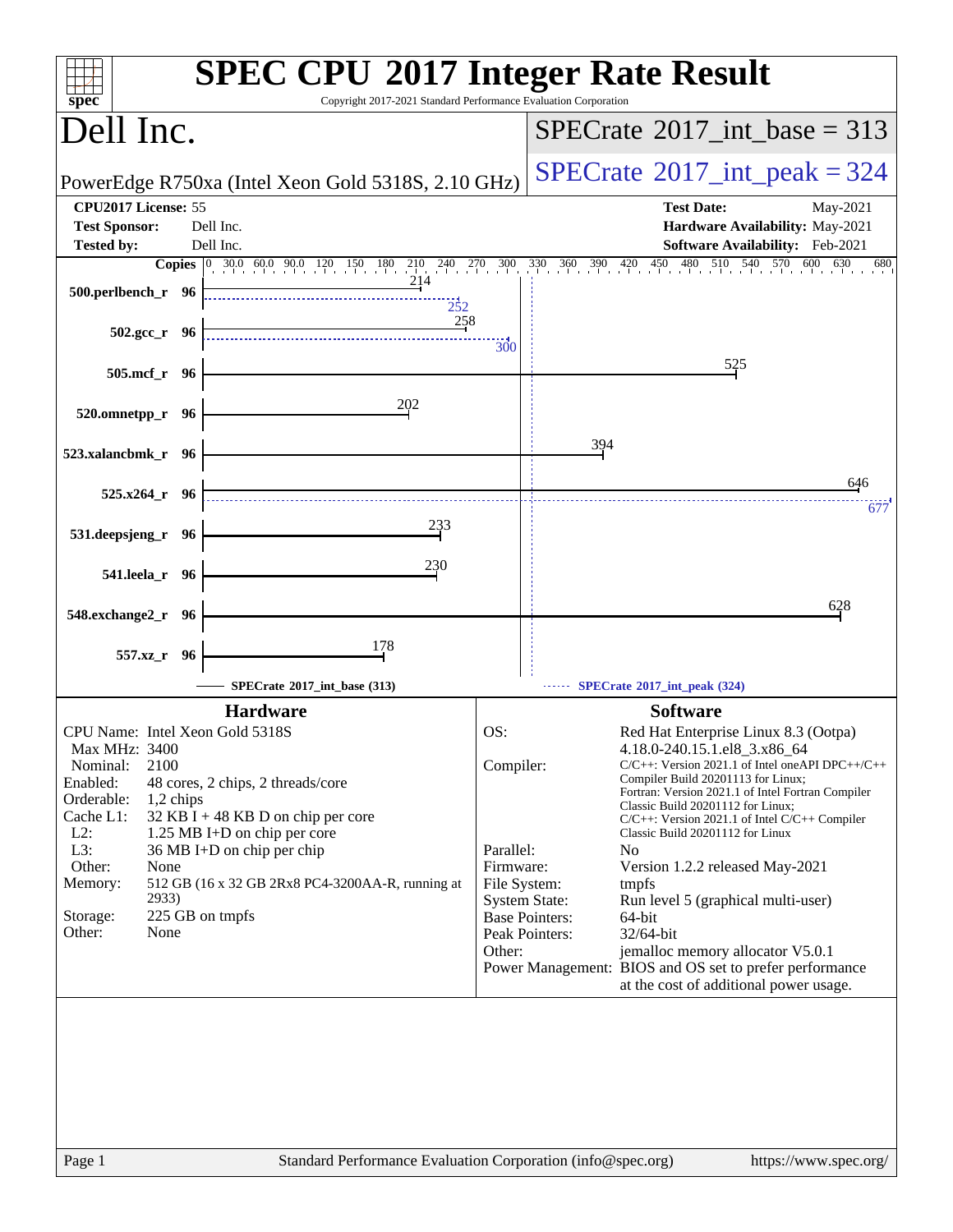| <b>SPEC CPU®2017 Integer Rate Result</b> |
|------------------------------------------|

Copyright 2017-2021 Standard Performance Evaluation Corporation

# Dell Inc.

**[spec](http://www.spec.org/)**

### $SPECTate@2017_int\_base = 313$

PowerEdge R750xa (Intel Xeon Gold 5318S, 2.10 GHz)  $\left|$  [SPECrate](http://www.spec.org/auto/cpu2017/Docs/result-fields.html#SPECrate2017intpeak)<sup>®</sup>[2017\\_int\\_peak = 3](http://www.spec.org/auto/cpu2017/Docs/result-fields.html#SPECrate2017intpeak)24

**[CPU2017 License:](http://www.spec.org/auto/cpu2017/Docs/result-fields.html#CPU2017License)** 55 **[Test Date:](http://www.spec.org/auto/cpu2017/Docs/result-fields.html#TestDate)** May-2021 **[Test Sponsor:](http://www.spec.org/auto/cpu2017/Docs/result-fields.html#TestSponsor)** Dell Inc. **[Hardware Availability:](http://www.spec.org/auto/cpu2017/Docs/result-fields.html#HardwareAvailability)** May-2021 **[Tested by:](http://www.spec.org/auto/cpu2017/Docs/result-fields.html#Testedby)** Dell Inc. **[Software Availability:](http://www.spec.org/auto/cpu2017/Docs/result-fields.html#SoftwareAvailability)** Feb-2021

#### **[Results Table](http://www.spec.org/auto/cpu2017/Docs/result-fields.html#ResultsTable)**

|                                     | <b>Base</b>   |                |       |                |       | <b>Peak</b>    |       |               |                |              |                |              |                |              |
|-------------------------------------|---------------|----------------|-------|----------------|-------|----------------|-------|---------------|----------------|--------------|----------------|--------------|----------------|--------------|
| <b>Benchmark</b>                    | <b>Copies</b> | <b>Seconds</b> | Ratio | <b>Seconds</b> | Ratio | <b>Seconds</b> | Ratio | <b>Copies</b> | <b>Seconds</b> | <b>Ratio</b> | <b>Seconds</b> | <b>Ratio</b> | <b>Seconds</b> | <b>Ratio</b> |
| 500.perlbench_r                     | 96            | 714            | 214   | 713            | 214   |                |       | 96            | 607            | 252          | 606            | 252          |                |              |
| $502.\text{gcc}$ _r                 | 96            | 524            | 259   | 526            | 258   |                |       | 96            | 452            | 301          | 452            | <u>300</u>   |                |              |
| $505$ .mcf r                        | 96            | 295            | 525   | 295            | 526   |                |       | 96            | 295            | 525          | 295            | 526          |                |              |
| 520.omnetpp_r                       | 96            | 623            | 202   | 623            | 202   |                |       | 96            | 623            | 202          | 623            | 202          |                |              |
| 523.xalancbmk r                     | 96            | 257            | 394   | 257            | 395   |                |       | 96            | 257            | 394          | 257            | 395          |                |              |
| 525.x264 r                          | 96            | 260            | 646   | 260            | 647   |                |       | 96            | 248            | 678          | 248            | 677          |                |              |
| 531.deepsjeng_r                     | 96            | 470            | 234   | 471            | 233   |                |       | 96            | 470            | 234          | 471            | 233          |                |              |
| 541.leela r                         | 96            | 692            | 230   | 692            | 230   |                |       | 96            | 692            | 230          | 692            | 230          |                |              |
| 548.exchange2_r                     | 96            | 400            | 628   | 401            | 628   |                |       | 96            | 400            | 628          | <b>401</b>     | 628          |                |              |
| 557.xz r                            | 96            | 584            | 178   | 582            | 178   |                |       | 96            | 584            | 178          | 582            | 178          |                |              |
| $SPECrate^{\circ}2017$ int base =   |               |                | 313   |                |       |                |       |               |                |              |                |              |                |              |
| $SPECrate^{\circ}2017\_int\_peak =$ |               |                | 324   |                |       |                |       |               |                |              |                |              |                |              |

Results appear in the [order in which they were run](http://www.spec.org/auto/cpu2017/Docs/result-fields.html#RunOrder). Bold underlined text [indicates a median measurement](http://www.spec.org/auto/cpu2017/Docs/result-fields.html#Median).

#### **[Submit Notes](http://www.spec.org/auto/cpu2017/Docs/result-fields.html#SubmitNotes)**

 The numactl mechanism was used to bind copies to processors. The config file option 'submit' was used to generate numactl commands to bind each copy to a specific processor. For details, please see the config file.

#### **[Operating System Notes](http://www.spec.org/auto/cpu2017/Docs/result-fields.html#OperatingSystemNotes)**

Stack size set to unlimited using "ulimit -s unlimited"

#### **[Environment Variables Notes](http://www.spec.org/auto/cpu2017/Docs/result-fields.html#EnvironmentVariablesNotes)**

Environment variables set by runcpu before the start of the run: LD\_LIBRARY\_PATH =

 "/mnt/ramdisk/cpu2017-1.1.5-ic2021.1/lib/intel64:/mnt/ramdisk/cpu2017-1. 1.5-ic2021.1/lib/ia32:/mnt/ramdisk/cpu2017-1.1.5-ic2021.1/je5.0.1-32" MALLOC\_CONF = "retain:true"

#### **[General Notes](http://www.spec.org/auto/cpu2017/Docs/result-fields.html#GeneralNotes)**

 Binaries compiled on a system with 1x Intel Core i9-7980XE CPU + 64GB RAM memory using Red Hat Enterprise Linux 8.1 Transparent Huge Pages enabled by default Prior to runcpu invocation Filesystem page cache synced and cleared with: sync; echo 3> /proc/sys/vm/drop\_caches

**(Continued on next page)**

| Page 2<br>Standard Performance Evaluation Corporation (info@spec.org) | https://www.spec.org/ |
|-----------------------------------------------------------------------|-----------------------|
|-----------------------------------------------------------------------|-----------------------|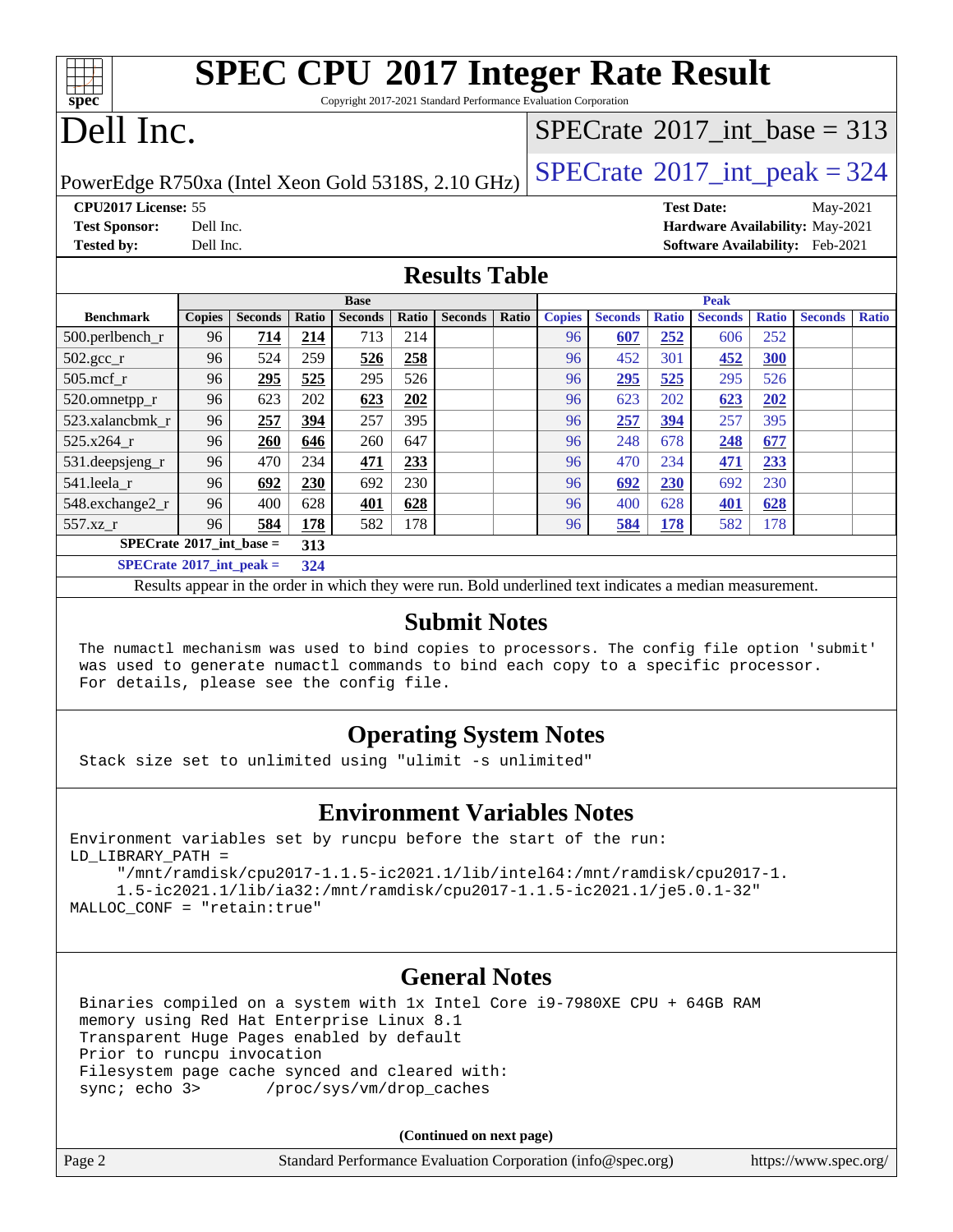| <b>SPEC CPU®2017 Integer Rate Result</b>                                                                                                                                                                                                                                                                                                                                                                                                                               |                                                                  |
|------------------------------------------------------------------------------------------------------------------------------------------------------------------------------------------------------------------------------------------------------------------------------------------------------------------------------------------------------------------------------------------------------------------------------------------------------------------------|------------------------------------------------------------------|
| spec<br>Copyright 2017-2021 Standard Performance Evaluation Corporation                                                                                                                                                                                                                                                                                                                                                                                                |                                                                  |
| Dell Inc.                                                                                                                                                                                                                                                                                                                                                                                                                                                              | $SPECTate$ <sup>®</sup> 2017_int_base = 313                      |
| PowerEdge R750xa (Intel Xeon Gold 5318S, 2.10 GHz)                                                                                                                                                                                                                                                                                                                                                                                                                     | $SPECrate$ <sup>®</sup> 2017_int_peak = 324                      |
| CPU2017 License: 55<br><b>Test Sponsor:</b><br>Dell Inc.                                                                                                                                                                                                                                                                                                                                                                                                               | <b>Test Date:</b><br>May-2021<br>Hardware Availability: May-2021 |
| <b>Tested by:</b><br>Dell Inc.                                                                                                                                                                                                                                                                                                                                                                                                                                         | <b>Software Availability:</b> Feb-2021                           |
| <b>General Notes (Continued)</b>                                                                                                                                                                                                                                                                                                                                                                                                                                       |                                                                  |
| runcpu command invoked through numactl i.e.:<br>numactl --interleave=all runcpu <etc><br/>jemalloc, a general purpose malloc implementation<br/>built with the RedHat Enterprise 7.5, and the system compiler gcc 4.8.5<br/>sources available from jemalloc.net or https://github.com/jemalloc/jemalloc/releases</etc>                                                                                                                                                 |                                                                  |
| NA: The test sponsor attests, as of date of publication, that CVE-2017-5754 (Meltdown)<br>is mitigated in the system as tested and documented.<br>Yes: The test sponsor attests, as of date of publication, that CVE-2017-5753 (Spectre variant 1)<br>is mitigated in the system as tested and documented.<br>Yes: The test sponsor attests, as of date of publication, that CVE-2017-5715 (Spectre variant 2)<br>is mitigated in the system as tested and documented. |                                                                  |
| Benchmark run from a 225 GB ramdisk created with the cmd: "mount -t tmpfs -o size=225G tmpfs /mnt/ramdisk"                                                                                                                                                                                                                                                                                                                                                             |                                                                  |
| <b>Platform Notes</b>                                                                                                                                                                                                                                                                                                                                                                                                                                                  |                                                                  |
| BIOS Settings:<br>Sub NUMA Cluster : 2-Way Clustering<br>Virtualization Technology : Disabled                                                                                                                                                                                                                                                                                                                                                                          |                                                                  |
| System Profile : Custom<br>CPU Power Management : Maximum Performance<br>C1E : Disabled<br>C States : Autonomous<br>Memory Patrol Scrub: Disabled<br>Energy Efficiency Policy : Performance<br>CPU Interconnect Bus Link                                                                                                                                                                                                                                               |                                                                  |
| Power Management : Disabled<br>Sysinfo program /mnt/ramdisk/cpu2017-1.1.5-ic2021.1/bin/sysinfo<br>Rev: r6538 of 2020-09-24 e8664e66d2d7080afeaa89d4b38e2f1c<br>running on localhost.localdomain Thu May 20 16:21:39 2021<br>SUT (System Under Test) info as seen by some common utilities.<br>For more information on this section, see                                                                                                                                |                                                                  |
| https://www.spec.org/cpu2017/Docs/config.html#sysinfo<br>From /proc/cpuinfo<br>model name : Intel(R) Xeon(R) Gold 5318S CPU @ 2.10GHz<br>"physical id"s (chips)<br>2<br>96 "processors"<br>cores, siblings (Caution: counting these is hw and system dependent. The following<br>excerpts from /proc/cpuinfo might not be reliable. Use with caution.)<br>cpu cores : 24                                                                                               |                                                                  |
| (Continued on next page)                                                                                                                                                                                                                                                                                                                                                                                                                                               |                                                                  |
| Page 3<br>Standard Performance Evaluation Corporation (info@spec.org)                                                                                                                                                                                                                                                                                                                                                                                                  | https://www.spec.org/                                            |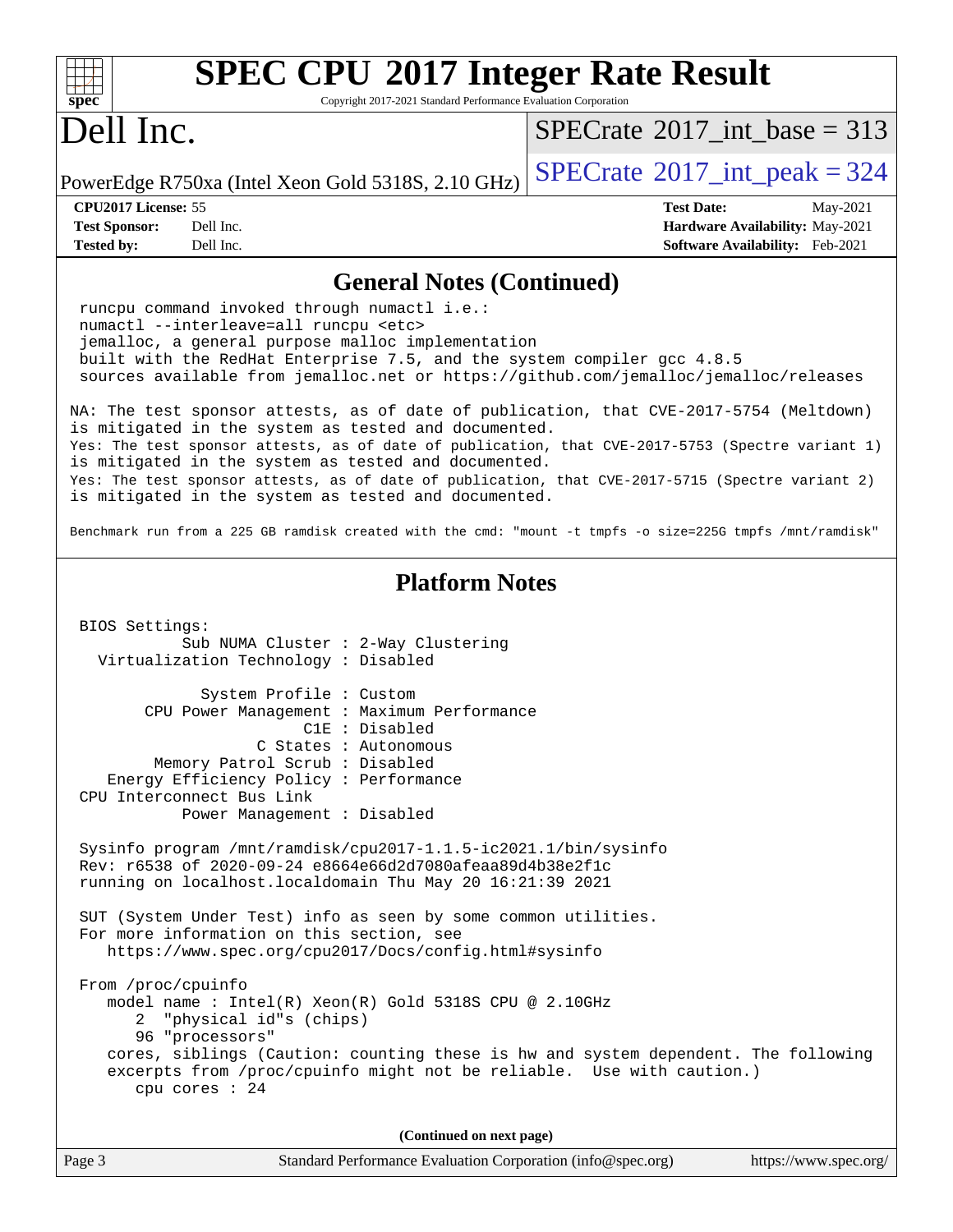| spec®                                                                                                                                                                                                                                                                                                                                                                                                                                                                                           | Copyright 2017-2021 Standard Performance Evaluation Corporation                                                                                                                                                                | <b>SPEC CPU®2017 Integer Rate Result</b>                                                                                                                                                                                                                                                                                                                                                                                                                                                                                                                                                                                                                                                                                                                                                                                                                                                                                                                                                                                                                                                                                                                                                                                                                                                                                                                                                                                                   |
|-------------------------------------------------------------------------------------------------------------------------------------------------------------------------------------------------------------------------------------------------------------------------------------------------------------------------------------------------------------------------------------------------------------------------------------------------------------------------------------------------|--------------------------------------------------------------------------------------------------------------------------------------------------------------------------------------------------------------------------------|--------------------------------------------------------------------------------------------------------------------------------------------------------------------------------------------------------------------------------------------------------------------------------------------------------------------------------------------------------------------------------------------------------------------------------------------------------------------------------------------------------------------------------------------------------------------------------------------------------------------------------------------------------------------------------------------------------------------------------------------------------------------------------------------------------------------------------------------------------------------------------------------------------------------------------------------------------------------------------------------------------------------------------------------------------------------------------------------------------------------------------------------------------------------------------------------------------------------------------------------------------------------------------------------------------------------------------------------------------------------------------------------------------------------------------------------|
| Dell Inc.                                                                                                                                                                                                                                                                                                                                                                                                                                                                                       |                                                                                                                                                                                                                                | $SPECrate^{\circ}2017\_int\_base = 313$                                                                                                                                                                                                                                                                                                                                                                                                                                                                                                                                                                                                                                                                                                                                                                                                                                                                                                                                                                                                                                                                                                                                                                                                                                                                                                                                                                                                    |
| PowerEdge R750xa (Intel Xeon Gold 5318S, 2.10 GHz)                                                                                                                                                                                                                                                                                                                                                                                                                                              |                                                                                                                                                                                                                                | $SPECTate$ <sup>®</sup> 2017_int_peak = 324                                                                                                                                                                                                                                                                                                                                                                                                                                                                                                                                                                                                                                                                                                                                                                                                                                                                                                                                                                                                                                                                                                                                                                                                                                                                                                                                                                                                |
| CPU2017 License: 55<br><b>Test Sponsor:</b><br>Dell Inc.<br><b>Tested by:</b><br>Dell Inc.                                                                                                                                                                                                                                                                                                                                                                                                      |                                                                                                                                                                                                                                | <b>Test Date:</b><br>May-2021<br>Hardware Availability: May-2021<br><b>Software Availability:</b> Feb-2021                                                                                                                                                                                                                                                                                                                                                                                                                                                                                                                                                                                                                                                                                                                                                                                                                                                                                                                                                                                                                                                                                                                                                                                                                                                                                                                                 |
|                                                                                                                                                                                                                                                                                                                                                                                                                                                                                                 | <b>Platform Notes (Continued)</b>                                                                                                                                                                                              |                                                                                                                                                                                                                                                                                                                                                                                                                                                                                                                                                                                                                                                                                                                                                                                                                                                                                                                                                                                                                                                                                                                                                                                                                                                                                                                                                                                                                                            |
| siblings : 48                                                                                                                                                                                                                                                                                                                                                                                                                                                                                   | physical 0: cores 0 1 10 11 12 13 14 15 16 17 18 19 20 21 22 23<br>physical 1: cores 0 1 10 11 12 13 14 15 16 17 18 19 20 21 22 23                                                                                             |                                                                                                                                                                                                                                                                                                                                                                                                                                                                                                                                                                                                                                                                                                                                                                                                                                                                                                                                                                                                                                                                                                                                                                                                                                                                                                                                                                                                                                            |
| From 1scpu:<br>Architecture:<br>$CPU$ op-mode( $s$ ):<br>Byte Order:<br>CPU(s):<br>On-line CPU(s) list: $0-95$<br>Thread(s) per core:<br>Core(s) per socket:<br>Socket(s):<br>NUMA $node(s):$<br>Vendor ID:<br>CPU family:<br>Model:<br>Model name:<br>Stepping:<br>CPU MHz:<br>BogoMIPS:<br>Virtualization:<br>L1d cache:<br>Lli cache:<br>$L2$ cache:<br>L3 cache:<br>NUMA $node0$ $CPU(s):$<br>NUMA nodel CPU(s):<br>NUMA node2 CPU(s):<br>NUMA node3 CPU(s):<br>Flags:<br>arch_capabilities | x86_64<br>$32$ -bit, $64$ -bit<br>Little Endian<br>96<br>2<br>24<br>2<br>4<br>GenuineIntel<br>6<br>106<br>$Intel(R) Xeon(R) Gold 5318S CPU @ 2.10GHz$<br>6<br>2861.799<br>4200.00<br>$VT - x$<br>48K<br>32K<br>1280K<br>36864K | 0, 4, 8, 12, 16, 20, 24, 28, 32, 36, 40, 44, 48, 52, 56, 60, 64, 68, 72, 76, 80, 84, 88, 92<br>2, 6, 10, 14, 18, 22, 26, 30, 34, 38, 42, 46, 50, 54, 58, 62, 66, 70, 74, 78, 82, 86, 90, 94<br>1, 5, 9, 13, 17, 21, 25, 29, 33, 37, 41, 45, 49, 53, 57, 61, 65, 69, 73, 77, 81, 85, 89, 93<br>3, 7, 11, 15, 19, 23, 27, 31, 35, 39, 43, 47, 51, 55, 59, 63, 67, 71, 75, 79, 83, 87, 91, 95<br>fpu vme de pse tsc msr pae mce cx8 apic sep mtrr pge mca cmov<br>pat pse36 clflush dts acpi mmx fxsr sse sse2 ss ht tm pbe syscall nx pdpelgb rdtscp<br>lm constant_tsc art arch_perfmon pebs bts rep_good nopl xtopology nonstop_tsc cpuid<br>aperfmperf pni pclmulqdq dtes64 monitor ds_cpl vmx smx est tm2 ssse3 sdbg fma cx16<br>xtpr pdcm pcid dca sse4_1 sse4_2 x2apic movbe popcnt tsc_deadline_timer aes xsave<br>avx f16c rdrand lahf_lm abm 3dnowprefetch cpuid_fault epb cat_13 invpcid_single<br>intel_ppin ssbd mba ibrs ibpb stibp ibrs_enhanced fsgsbase tsc_adjust bmil hle avx2<br>smep bmi2 erms invpcid cqm rdt_a avx512f avx512dq rdseed adx smap avx512ifma<br>clflushopt clwb intel_pt avx512cd sha_ni avx512bw avx512vl xsaveopt xsavec xgetbvl<br>xsaves cqm_llc cqm_occup_llc cqm_mbm_total cqm_mbm_local split_lock_detect wbnoinvd<br>dtherm ida arat pln pts avx512vbmi umip pku ospke avx512_vbmi2 gfni vaes vpclmulqdq<br>avx512_vnni avx512_bitalg tme avx512_vpopcntdq la57 rdpid md_clear pconfig flush_l1d |
| Page 4                                                                                                                                                                                                                                                                                                                                                                                                                                                                                          | (Continued on next page)<br>Standard Performance Evaluation Corporation (info@spec.org)                                                                                                                                        | https://www.spec.org/                                                                                                                                                                                                                                                                                                                                                                                                                                                                                                                                                                                                                                                                                                                                                                                                                                                                                                                                                                                                                                                                                                                                                                                                                                                                                                                                                                                                                      |

ľ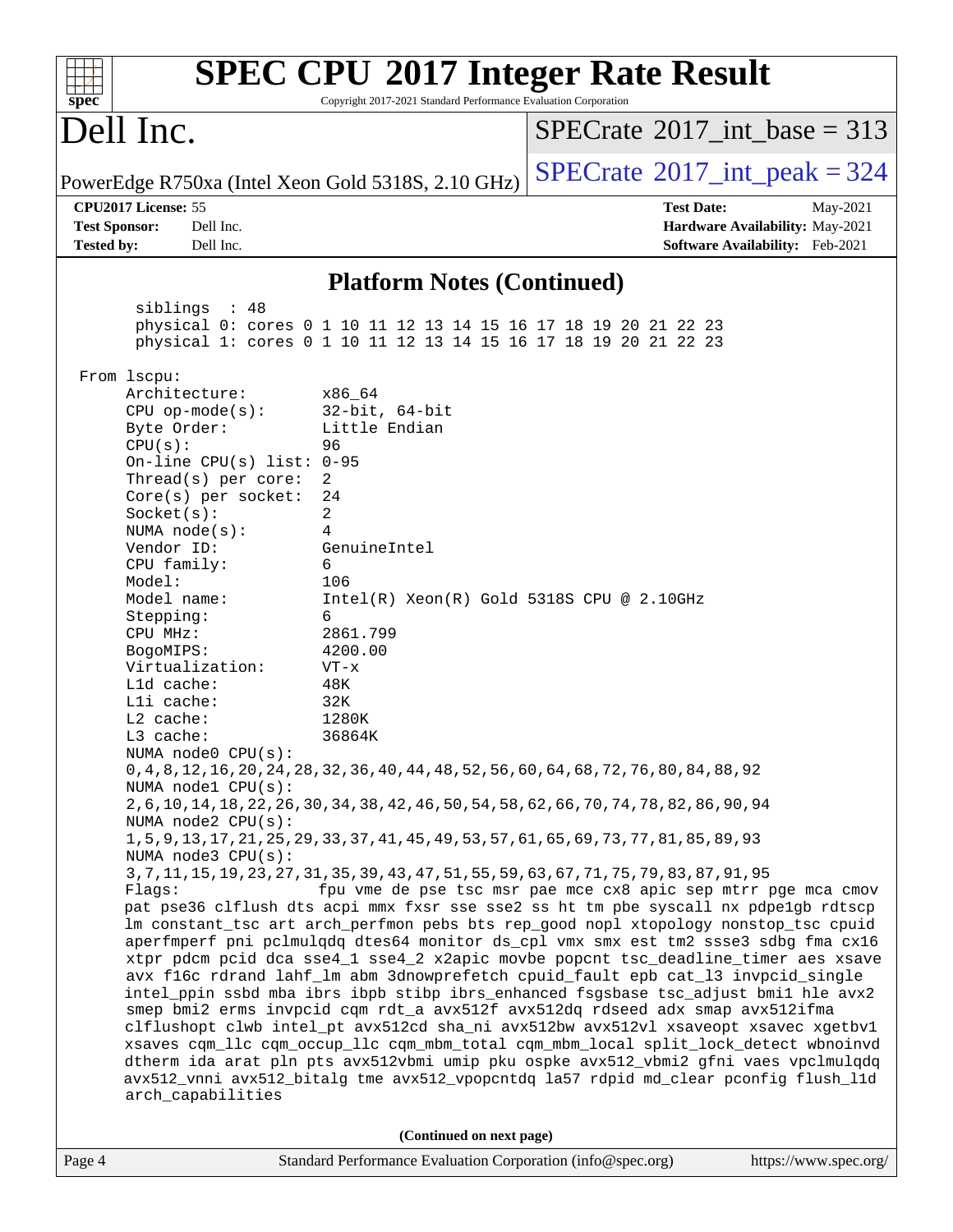| spec <sup>®</sup>                                   | <b>SPEC CPU®2017 Integer Rate Result</b>                                                                                               | Copyright 2017-2021 Standard Performance Evaluation Corporation |                          |  |                   |                                 |                                               |
|-----------------------------------------------------|----------------------------------------------------------------------------------------------------------------------------------------|-----------------------------------------------------------------|--------------------------|--|-------------------|---------------------------------|-----------------------------------------------|
| Dell Inc.                                           |                                                                                                                                        |                                                                 |                          |  |                   |                                 | $SPECrate^{\circledast}2017\_int\_base = 313$ |
|                                                     | PowerEdge R750xa (Intel Xeon Gold 5318S, 2.10 GHz)                                                                                     |                                                                 |                          |  |                   |                                 | $SPECTate$ <sup>®</sup> 2017_int_peak = 324   |
| CPU2017 License: 55                                 |                                                                                                                                        |                                                                 |                          |  | <b>Test Date:</b> |                                 | May-2021                                      |
| <b>Test Sponsor:</b>                                | Dell Inc.                                                                                                                              |                                                                 |                          |  |                   | Hardware Availability: May-2021 |                                               |
| <b>Tested by:</b>                                   | Dell Inc.                                                                                                                              |                                                                 |                          |  |                   | Software Availability: Feb-2021 |                                               |
|                                                     |                                                                                                                                        | <b>Platform Notes (Continued)</b>                               |                          |  |                   |                                 |                                               |
|                                                     | /proc/cpuinfo cache data<br>cache size : 36864 KB                                                                                      |                                                                 |                          |  |                   |                                 |                                               |
| physical chip.                                      | From numactl --hardware<br>$available: 4 nodes (0-3)$                                                                                  | WARNING: a numactl 'node' might or might not correspond to a    |                          |  |                   |                                 |                                               |
|                                                     | node 0 cpus: 0 4 8 12 16 20 24 28 32 36 40 44 48 52 56 60 64 68 72 76 80 84 88 92<br>node 0 size: 125777 MB<br>node 0 free: 127390 MB  |                                                                 |                          |  |                   |                                 |                                               |
|                                                     | node 1 cpus: 2 6 10 14 18 22 26 30 34 38 42 46 50 54 58 62 66 70 74 78 82 86 90 94<br>node 1 size: 126198 MB<br>node 1 free: 128084 MB |                                                                 |                          |  |                   |                                 |                                               |
|                                                     | node 2 cpus: 1 5 9 13 17 21 25 29 33 37 41 45 49 53 57 61 65 69 73 77 81 85 89 93<br>node 2 size: 126222 MB<br>node 2 free: 113900 MB  |                                                                 |                          |  |                   |                                 |                                               |
|                                                     | node 3 cpus: 3 7 11 15 19 23 27 31 35 39 43 47 51 55 59 63 67 71 75 79 83 87 91 95<br>node 3 size: 126296 MB<br>node 3 free: 128397 MB |                                                                 |                          |  |                   |                                 |                                               |
| node distances:<br>node<br>$\mathbf 0$<br>0 :<br>10 | $\mathbf{1}$<br>2<br>3<br>11<br>20<br>- 20                                                                                             |                                                                 |                          |  |                   |                                 |                                               |
| 1:<br>11<br>2:<br>20<br>3:<br>20                    | 10<br>20<br>20<br>20<br>10<br>11<br>20<br>11<br>10                                                                                     |                                                                 |                          |  |                   |                                 |                                               |
| From /proc/meminfo<br>MemTotal:                     | 527800892 kB                                                                                                                           |                                                                 |                          |  |                   |                                 |                                               |
|                                                     | HugePages_Total:<br>Hugepagesize:                                                                                                      | 0<br>2048 kB                                                    |                          |  |                   |                                 |                                               |
|                                                     | /sbin/tuned-adm active<br>Current active profile: throughput-performance                                                               |                                                                 |                          |  |                   |                                 |                                               |
|                                                     | From /etc/*release* /etc/*version*                                                                                                     |                                                                 |                          |  |                   |                                 |                                               |
| os-release:                                         | NAME="Red Hat Enterprise Linux"<br>VERSION="8.3 (Ootpa)"                                                                               |                                                                 |                          |  |                   |                                 |                                               |
|                                                     | $ID="rhe1"$<br>ID_LIKE="fedora"                                                                                                        |                                                                 |                          |  |                   |                                 |                                               |
|                                                     | VERSION_ID="8.3"                                                                                                                       |                                                                 |                          |  |                   |                                 |                                               |
|                                                     | PLATFORM_ID="platform:el8"<br>PRETTY_NAME="Red Hat Enterprise Linux 8.3 (Ootpa)"<br>ANSI_COLOR="0;31"                                  |                                                                 |                          |  |                   |                                 |                                               |
|                                                     | redhat-release: Red Hat Enterprise Linux release 8.3 (Ootpa)<br>system-release: Red Hat Enterprise Linux release 8.3 (Ootpa)           |                                                                 |                          |  |                   |                                 |                                               |
|                                                     | system-release-cpe: cpe:/o:redhat:enterprise_linux:8.3:ga                                                                              |                                                                 |                          |  |                   |                                 |                                               |
|                                                     |                                                                                                                                        |                                                                 | (Continued on next page) |  |                   |                                 |                                               |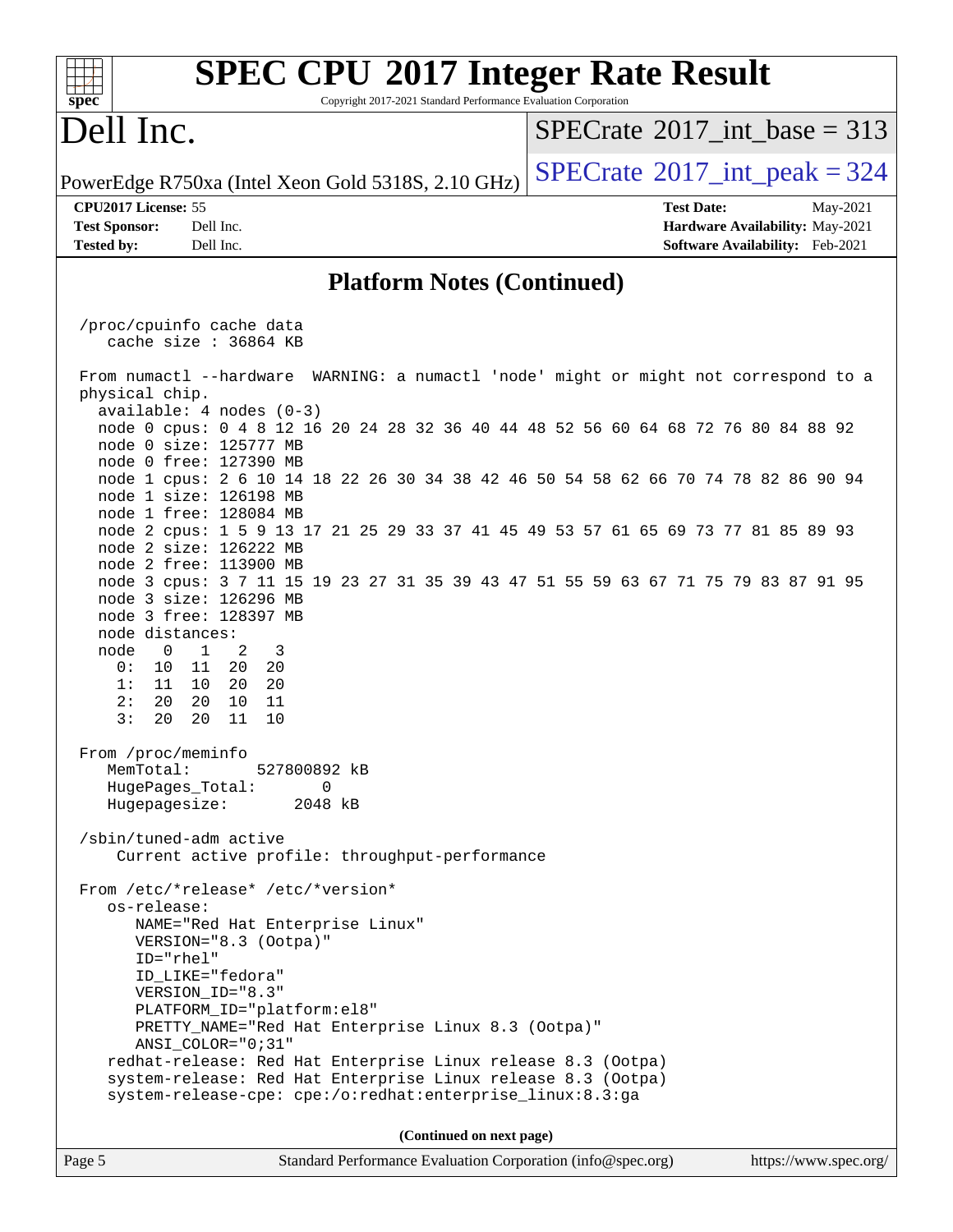| <b>SPEC CPU®2017 Integer Rate Result</b><br>Copyright 2017-2021 Standard Performance Evaluation Corporation<br>spec <sup>®</sup>                                                                                                                                                                                                                                                                                                                                          |                                                                                                                                           |
|---------------------------------------------------------------------------------------------------------------------------------------------------------------------------------------------------------------------------------------------------------------------------------------------------------------------------------------------------------------------------------------------------------------------------------------------------------------------------|-------------------------------------------------------------------------------------------------------------------------------------------|
| Dell Inc.                                                                                                                                                                                                                                                                                                                                                                                                                                                                 | $SPECTate$ <sup>®</sup> 2017_int_base = 313                                                                                               |
| PowerEdge R750xa (Intel Xeon Gold 5318S, 2.10 GHz)                                                                                                                                                                                                                                                                                                                                                                                                                        | $SPECTate$ <sup>®</sup> 2017_int_peak = 324                                                                                               |
| CPU2017 License: 55<br>Dell Inc.<br><b>Test Sponsor:</b><br>Dell Inc.<br><b>Tested by:</b>                                                                                                                                                                                                                                                                                                                                                                                | <b>Test Date:</b><br>May-2021<br>Hardware Availability: May-2021<br>Software Availability: Feb-2021                                       |
| <b>Platform Notes (Continued)</b>                                                                                                                                                                                                                                                                                                                                                                                                                                         |                                                                                                                                           |
| uname $-a$ :<br>Linux localhost.localdomain 4.18.0-240.15.1.el8_3.x86_64 #1 SMP Wed Feb 3 03:12:15 EST<br>2021 x86_64 x86_64 x86_64 GNU/Linux<br>Kernel self-reported vulnerability status:                                                                                                                                                                                                                                                                               |                                                                                                                                           |
| CVE-2018-12207 (iTLB Multihit):<br>CVE-2018-3620 (L1 Terminal Fault):<br>Microarchitectural Data Sampling:<br>CVE-2017-5754 (Meltdown):<br>CVE-2018-3639 (Speculative Store Bypass):                                                                                                                                                                                                                                                                                      | Not affected<br>Not affected<br>Not affected<br>Not affected<br>Mitigation: Speculative Store<br>Bypass disabled via prctl and<br>seccomp |
| CVE-2017-5753 (Spectre variant 1):                                                                                                                                                                                                                                                                                                                                                                                                                                        | Mitigation: usercopy/swapgs<br>barriers and __user pointer<br>sanitization                                                                |
| $CVE-2017-5715$ (Spectre variant 2):<br>CVE-2020-0543 (Special Register Buffer Data Sampling): Not affected<br>CVE-2019-11135 (TSX Asynchronous Abort):                                                                                                                                                                                                                                                                                                                   | Mitigation: Enhanced IBRS, IBPB:<br>conditional, RSB filling<br>Not affected                                                              |
| run-level 5 May 20 16:20                                                                                                                                                                                                                                                                                                                                                                                                                                                  |                                                                                                                                           |
| SPEC is set to: /mnt/ramdisk/cpu2017-1.1.5-ic2021.1<br>Size Used Avail Use% Mounted on<br>Filesystem<br>Type<br>tmpfs<br>tmpfs<br>225G 6.9G 219G                                                                                                                                                                                                                                                                                                                          | 4% /mnt/ramdisk                                                                                                                           |
| From /sys/devices/virtual/dmi/id<br>Vendor:<br>Dell Inc.<br>Product:<br>PowerEdge R750xa<br>Product Family: PowerEdge<br>Serial:<br>1234567                                                                                                                                                                                                                                                                                                                               |                                                                                                                                           |
| Additional information from dmidecode follows. WARNING: Use caution when you interpret<br>this section. The 'dmidecode' program reads system data which is "intended to allow<br>hardware to be accurately determined", but the intent may not be met, as there are<br>frequent changes to hardware, firmware, and the "DMTF SMBIOS" standard.<br>Memory:<br>16x 002C069D002C 18ASF4G72PDZ-3G2E1 32 GB 2 rank 3200, configured at 2933<br>16x Not Specified Not Specified |                                                                                                                                           |
| BIOS:<br>Dell Inc.<br>BIOS Vendor:<br>BIOS Version:<br>1.2.2<br>BIOS Date:<br>05/14/2021<br>BIOS Revision:<br>1.2                                                                                                                                                                                                                                                                                                                                                         |                                                                                                                                           |
| (Continued on next page)                                                                                                                                                                                                                                                                                                                                                                                                                                                  |                                                                                                                                           |
| Page 6<br>Standard Performance Evaluation Corporation (info@spec.org)                                                                                                                                                                                                                                                                                                                                                                                                     | https://www.spec.org/                                                                                                                     |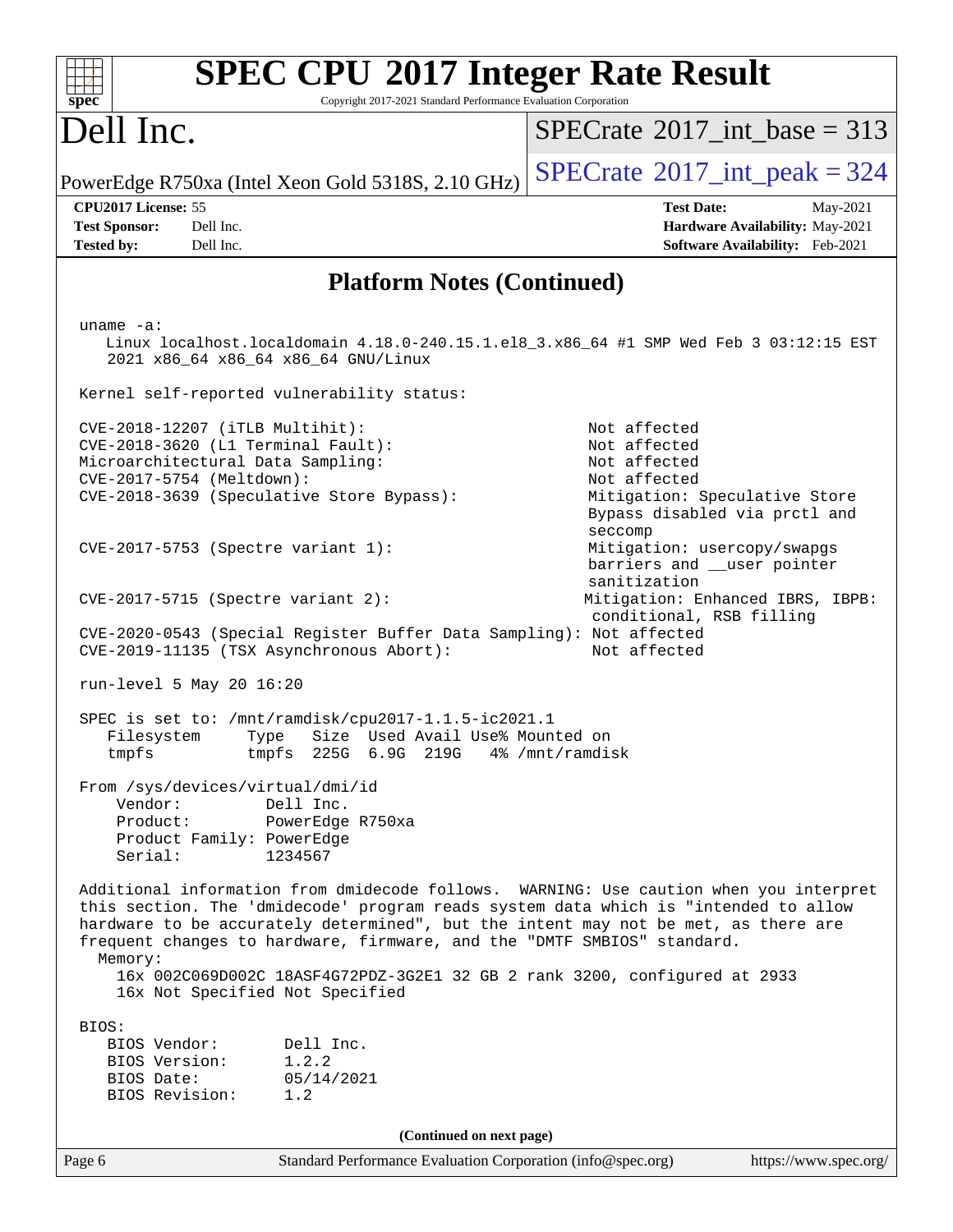Copyright 2017-2021 Standard Performance Evaluation Corporation

# Dell Inc.

**[spec](http://www.spec.org/)**

 $+++$ 

 $SPECrate$ <sup>®</sup>[2017\\_int\\_base =](http://www.spec.org/auto/cpu2017/Docs/result-fields.html#SPECrate2017intbase) 313

PowerEdge R750xa (Intel Xeon Gold 5318S, 2.10 GHz)  $\text{SPECrate}^{\circ}2017\_int\_peak = 324$  $\text{SPECrate}^{\circ}2017\_int\_peak = 324$  $\text{SPECrate}^{\circ}2017\_int\_peak = 324$ 

**[CPU2017 License:](http://www.spec.org/auto/cpu2017/Docs/result-fields.html#CPU2017License)** 55 **[Test Date:](http://www.spec.org/auto/cpu2017/Docs/result-fields.html#TestDate)** May-2021

**[Test Sponsor:](http://www.spec.org/auto/cpu2017/Docs/result-fields.html#TestSponsor)** Dell Inc. **[Hardware Availability:](http://www.spec.org/auto/cpu2017/Docs/result-fields.html#HardwareAvailability)** May-2021 **[Tested by:](http://www.spec.org/auto/cpu2017/Docs/result-fields.html#Testedby)** Dell Inc. **[Software Availability:](http://www.spec.org/auto/cpu2017/Docs/result-fields.html#SoftwareAvailability)** Feb-2021

#### **[Platform Notes \(Continued\)](http://www.spec.org/auto/cpu2017/Docs/result-fields.html#PlatformNotes)**

(End of data from sysinfo program)

## **[Compiler Version Notes](http://www.spec.org/auto/cpu2017/Docs/result-fields.html#CompilerVersionNotes)**

| 500.perlbench_r(peak)<br>C                                                                                                                                                                    |
|-----------------------------------------------------------------------------------------------------------------------------------------------------------------------------------------------|
| Intel(R) C Intel(R) 64 Compiler Classic for applications running on Intel(R)<br>64, Version 2021.1 Build 20201112 000000<br>Copyright (C) 1985-2020 Intel Corporation. All rights reserved.   |
| ======================================<br>$502.$ gcc_r(peak)<br>C                                                                                                                             |
| Intel(R) oneAPI DPC++/C++ Compiler for applications running on IA-32, Version<br>2021.1 Build 20201113<br>Copyright (C) 1985-2020 Intel Corporation. All rights reserved.                     |
| 500.perlbench_r(base) 502.gcc_r(base) 505.mcf_r(base, peak)<br>C<br>525.x264_r(base, peak) 557.xz_r(base, peak)                                                                               |
| Intel(R) oneAPI DPC++/C++ Compiler for applications running on Intel(R) 64,<br>Version 2021.1 Build 20201113<br>Copyright (C) 1985-2020 Intel Corporation. All rights reserved.               |
| 500.perlbench_r(peak)<br>---------------                                                                                                                                                      |
| $Intel(R)$ C Intel(R) 64 Compiler Classic for applications running on Intel(R)<br>64, Version 2021.1 Build 20201112_000000<br>Copyright (C) 1985-2020 Intel Corporation. All rights reserved. |
| 502. $qcc r (peak)$<br>C                                                                                                                                                                      |
| Intel(R) oneAPI DPC++/C++ Compiler for applications running on IA-32, Version<br>2021.1 Build 20201113<br>Copyright (C) 1985-2020 Intel Corporation. All rights reserved.                     |
| (Continued on next page)                                                                                                                                                                      |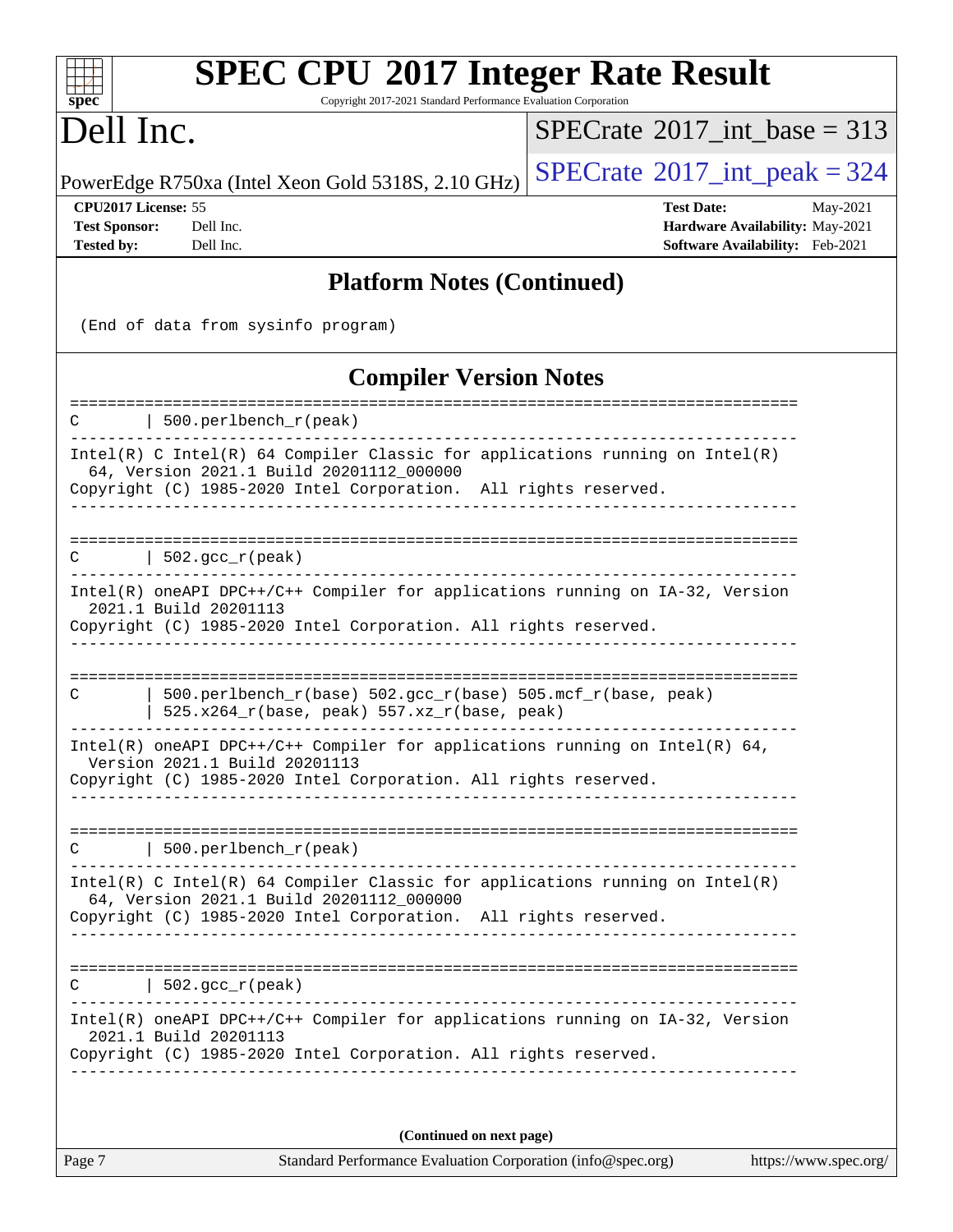| spec <sup>®</sup>                                                | <b>SPEC CPU®2017 Integer Rate Result</b><br>Copyright 2017-2021 Standard Performance Evaluation Corporation                                                                                   |                                              |                                                                                |
|------------------------------------------------------------------|-----------------------------------------------------------------------------------------------------------------------------------------------------------------------------------------------|----------------------------------------------|--------------------------------------------------------------------------------|
| Dell Inc.                                                        |                                                                                                                                                                                               | $SPECrate^{\circledcirc}2017$ int base = 313 |                                                                                |
|                                                                  | PowerEdge R750xa (Intel Xeon Gold 5318S, 2.10 GHz)                                                                                                                                            | $SPECTate@2017_int\_peak = 324$              |                                                                                |
| CPU2017 License: 55<br><b>Test Sponsor:</b><br><b>Tested by:</b> | Dell Inc.<br>Dell Inc.                                                                                                                                                                        | <b>Test Date:</b>                            | May-2021<br>Hardware Availability: May-2021<br>Software Availability: Feb-2021 |
|                                                                  | <b>Compiler Version Notes (Continued)</b>                                                                                                                                                     |                                              |                                                                                |
| С                                                                | 500.perlbench_r(base) 502.gcc_r(base) 505.mcf_r(base, peak)<br>525.x264_r(base, peak) 557.xz_r(base, peak)                                                                                    |                                              |                                                                                |
|                                                                  | Intel(R) oneAPI DPC++/C++ Compiler for applications running on Intel(R) 64,<br>Version 2021.1 Build 20201113<br>Copyright (C) 1985-2020 Intel Corporation. All rights reserved.               |                                              |                                                                                |
| С                                                                | 500.perlbench_r(peak)                                                                                                                                                                         |                                              |                                                                                |
|                                                                  | $Intel(R)$ C Intel(R) 64 Compiler Classic for applications running on Intel(R)<br>64, Version 2021.1 Build 20201112_000000<br>Copyright (C) 1985-2020 Intel Corporation. All rights reserved. |                                              |                                                                                |
|                                                                  | 502.gcc_r(peak)                                                                                                                                                                               |                                              |                                                                                |
|                                                                  | Intel(R) oneAPI DPC++/C++ Compiler for applications running on IA-32, Version<br>2021.1 Build 20201113<br>Copyright (C) 1985-2020 Intel Corporation. All rights reserved.                     |                                              |                                                                                |
| С                                                                | 500.perlbench_r(base) 502.gcc_r(base) 505.mcf_r(base, peak)<br>525.x264_r(base, peak) 557.xz_r(base, peak)                                                                                    |                                              |                                                                                |
|                                                                  | Intel(R) oneAPI DPC++/C++ Compiler for applications running on Intel(R) $64$ ,<br>Version 2021.1 Build 20201113<br>Copyright (C) 1985-2020 Intel Corporation. All rights reserved.            |                                              |                                                                                |
| $C++$                                                            | 520.omnetpp_r(base, peak) 523.xalancbmk_r(base, peak)<br>531.deepsjeng_r(base, peak) 541.leela_r(base, peak)                                                                                  |                                              |                                                                                |
|                                                                  | Intel(R) oneAPI DPC++/C++ Compiler for applications running on Intel(R) 64,<br>Version 2021.1 Build 20201113<br>Copyright (C) 1985-2020 Intel Corporation. All rights reserved.               |                                              |                                                                                |
|                                                                  | Fortran   548.exchange2_r(base, peak)                                                                                                                                                         |                                              |                                                                                |
|                                                                  | Intel(R) Fortran Intel(R) 64 Compiler Classic for applications running on                                                                                                                     |                                              |                                                                                |
| Page 8                                                           | (Continued on next page)<br>Standard Performance Evaluation Corporation (info@spec.org)                                                                                                       |                                              | https://www.spec.org/                                                          |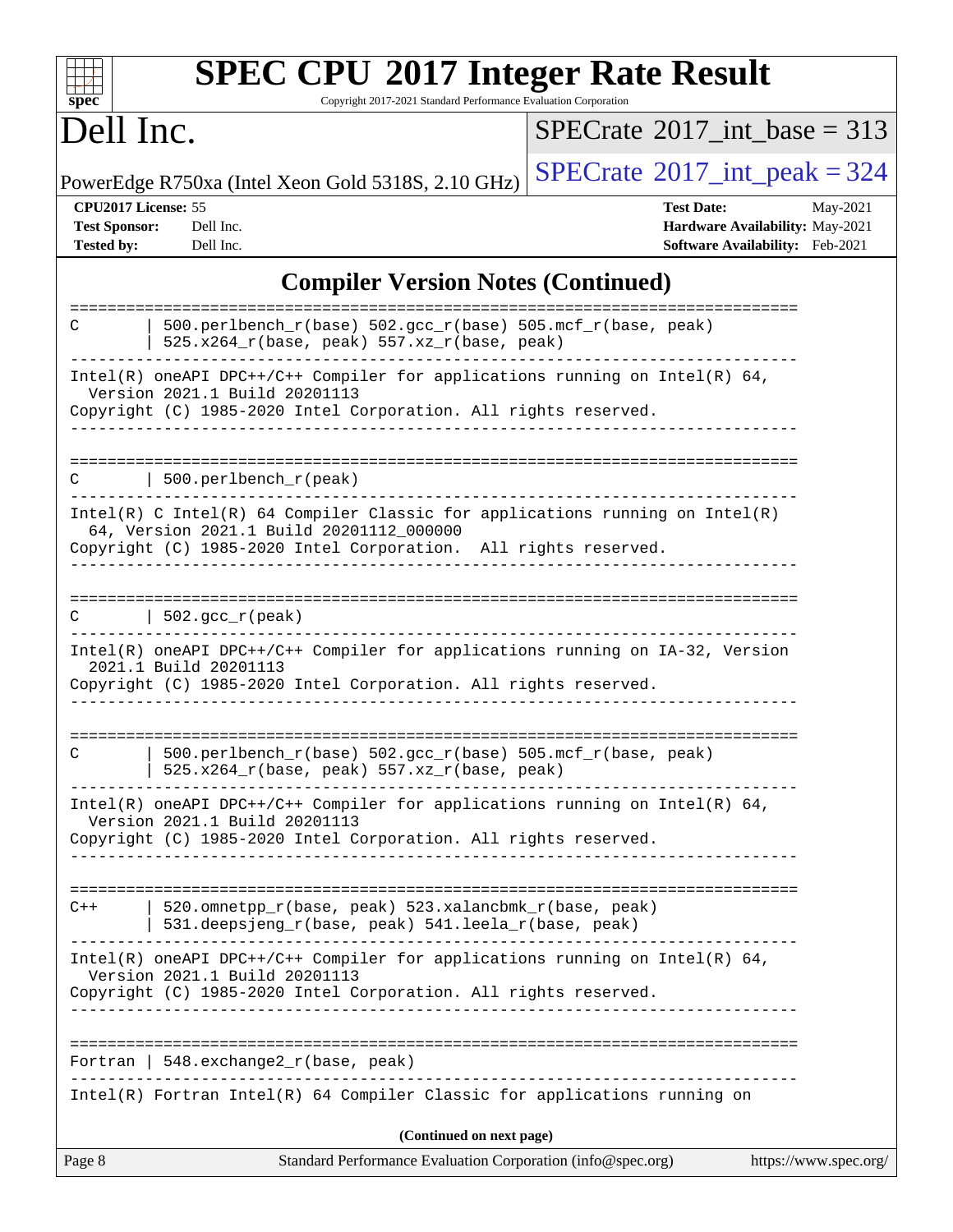# **[SPEC CPU](http://www.spec.org/auto/cpu2017/Docs/result-fields.html#SPECCPU2017IntegerRateResult)[2017 Integer Rate Result](http://www.spec.org/auto/cpu2017/Docs/result-fields.html#SPECCPU2017IntegerRateResult)**

Copyright 2017-2021 Standard Performance Evaluation Corporation

# Dell Inc.

**[spec](http://www.spec.org/)**

 $\pm t$ 

 $SPECTate@2017_int\_base = 313$ 

PowerEdge R750xa (Intel Xeon Gold 5318S, 2.10 GHz)  $\left|$  [SPECrate](http://www.spec.org/auto/cpu2017/Docs/result-fields.html#SPECrate2017intpeak)<sup>®</sup>[2017\\_int\\_peak = 3](http://www.spec.org/auto/cpu2017/Docs/result-fields.html#SPECrate2017intpeak)24

**[Tested by:](http://www.spec.org/auto/cpu2017/Docs/result-fields.html#Testedby)** Dell Inc. **[Software Availability:](http://www.spec.org/auto/cpu2017/Docs/result-fields.html#SoftwareAvailability)** Feb-2021

**[CPU2017 License:](http://www.spec.org/auto/cpu2017/Docs/result-fields.html#CPU2017License)** 55 **[Test Date:](http://www.spec.org/auto/cpu2017/Docs/result-fields.html#TestDate)** May-2021 **[Test Sponsor:](http://www.spec.org/auto/cpu2017/Docs/result-fields.html#TestSponsor)** Dell Inc. **[Hardware Availability:](http://www.spec.org/auto/cpu2017/Docs/result-fields.html#HardwareAvailability)** May-2021

#### **[Compiler Version Notes \(Continued\)](http://www.spec.org/auto/cpu2017/Docs/result-fields.html#CompilerVersionNotes)**

 Intel(R) 64, Version 2021.1 Build 20201112\_000000 Copyright (C) 1985-2020 Intel Corporation. All rights reserved.

------------------------------------------------------------------------------

## **[Base Compiler Invocation](http://www.spec.org/auto/cpu2017/Docs/result-fields.html#BaseCompilerInvocation)**

[C benchmarks](http://www.spec.org/auto/cpu2017/Docs/result-fields.html#Cbenchmarks):

[icx](http://www.spec.org/cpu2017/results/res2021q3/cpu2017-20210618-27080.flags.html#user_CCbase_intel_icx_fe2d28d19ae2a5db7c42fe0f2a2aed77cb715edd4aeb23434404a8be6683fe239869bb6ca8154ca98265c2e3b9226a719a0efe2953a4a7018c379b7010ccf087)

[C++ benchmarks:](http://www.spec.org/auto/cpu2017/Docs/result-fields.html#CXXbenchmarks) [icpx](http://www.spec.org/cpu2017/results/res2021q3/cpu2017-20210618-27080.flags.html#user_CXXbase_intel_icpx_1e918ed14c436bf4b9b7c8bcdd51d4539fc71b3df010bd1e9f8732d9c34c2b2914e48204a846820f3c0ebb4095dea797a5c30b458ac0b6dffac65d78f781f5ca)

[Fortran benchmarks](http://www.spec.org/auto/cpu2017/Docs/result-fields.html#Fortranbenchmarks): [ifort](http://www.spec.org/cpu2017/results/res2021q3/cpu2017-20210618-27080.flags.html#user_FCbase_intel_ifort_8111460550e3ca792625aed983ce982f94888b8b503583aa7ba2b8303487b4d8a21a13e7191a45c5fd58ff318f48f9492884d4413fa793fd88dd292cad7027ca)

## **[Base Portability Flags](http://www.spec.org/auto/cpu2017/Docs/result-fields.html#BasePortabilityFlags)**

 500.perlbench\_r: [-DSPEC\\_LP64](http://www.spec.org/cpu2017/results/res2021q3/cpu2017-20210618-27080.flags.html#b500.perlbench_r_basePORTABILITY_DSPEC_LP64) [-DSPEC\\_LINUX\\_X64](http://www.spec.org/cpu2017/results/res2021q3/cpu2017-20210618-27080.flags.html#b500.perlbench_r_baseCPORTABILITY_DSPEC_LINUX_X64) 502.gcc\_r: [-DSPEC\\_LP64](http://www.spec.org/cpu2017/results/res2021q3/cpu2017-20210618-27080.flags.html#suite_basePORTABILITY502_gcc_r_DSPEC_LP64) 505.mcf\_r: [-DSPEC\\_LP64](http://www.spec.org/cpu2017/results/res2021q3/cpu2017-20210618-27080.flags.html#suite_basePORTABILITY505_mcf_r_DSPEC_LP64) 520.omnetpp\_r: [-DSPEC\\_LP64](http://www.spec.org/cpu2017/results/res2021q3/cpu2017-20210618-27080.flags.html#suite_basePORTABILITY520_omnetpp_r_DSPEC_LP64) 523.xalancbmk\_r: [-DSPEC\\_LP64](http://www.spec.org/cpu2017/results/res2021q3/cpu2017-20210618-27080.flags.html#suite_basePORTABILITY523_xalancbmk_r_DSPEC_LP64) [-DSPEC\\_LINUX](http://www.spec.org/cpu2017/results/res2021q3/cpu2017-20210618-27080.flags.html#b523.xalancbmk_r_baseCXXPORTABILITY_DSPEC_LINUX) 525.x264\_r: [-DSPEC\\_LP64](http://www.spec.org/cpu2017/results/res2021q3/cpu2017-20210618-27080.flags.html#suite_basePORTABILITY525_x264_r_DSPEC_LP64) 531.deepsjeng\_r: [-DSPEC\\_LP64](http://www.spec.org/cpu2017/results/res2021q3/cpu2017-20210618-27080.flags.html#suite_basePORTABILITY531_deepsjeng_r_DSPEC_LP64) 541.leela\_r: [-DSPEC\\_LP64](http://www.spec.org/cpu2017/results/res2021q3/cpu2017-20210618-27080.flags.html#suite_basePORTABILITY541_leela_r_DSPEC_LP64) 548.exchange2\_r: [-DSPEC\\_LP64](http://www.spec.org/cpu2017/results/res2021q3/cpu2017-20210618-27080.flags.html#suite_basePORTABILITY548_exchange2_r_DSPEC_LP64) 557.xz\_r: [-DSPEC\\_LP64](http://www.spec.org/cpu2017/results/res2021q3/cpu2017-20210618-27080.flags.html#suite_basePORTABILITY557_xz_r_DSPEC_LP64)

## **[Base Optimization Flags](http://www.spec.org/auto/cpu2017/Docs/result-fields.html#BaseOptimizationFlags)**

[C benchmarks](http://www.spec.org/auto/cpu2017/Docs/result-fields.html#Cbenchmarks):

[-w](http://www.spec.org/cpu2017/results/res2021q3/cpu2017-20210618-27080.flags.html#user_CCbase_supress_warning_66fb2c4e5c1dd10f38bdd29623979399e5ae75ae6e5453792d82ef66afed381df4a8602f92cac8d2ea0fffa7b93b4b1ccb9ecad4af01c9b2fe338b2082ae3859) [-std=c11](http://www.spec.org/cpu2017/results/res2021q3/cpu2017-20210618-27080.flags.html#user_CCbase_std-icc-std_0e1c27790398a4642dfca32ffe6c27b5796f9c2d2676156f2e42c9c44eaad0c049b1cdb667a270c34d979996257aeb8fc440bfb01818dbc9357bd9d174cb8524) [-m64](http://www.spec.org/cpu2017/results/res2021q3/cpu2017-20210618-27080.flags.html#user_CCbase_m64-icc) [-Wl,-z,muldefs](http://www.spec.org/cpu2017/results/res2021q3/cpu2017-20210618-27080.flags.html#user_CCbase_link_force_multiple1_b4cbdb97b34bdee9ceefcfe54f4c8ea74255f0b02a4b23e853cdb0e18eb4525ac79b5a88067c842dd0ee6996c24547a27a4b99331201badda8798ef8a743f577) [-xCORE-AVX512](http://www.spec.org/cpu2017/results/res2021q3/cpu2017-20210618-27080.flags.html#user_CCbase_f-xCORE-AVX512) [-O3](http://www.spec.org/cpu2017/results/res2021q3/cpu2017-20210618-27080.flags.html#user_CCbase_f-O3) [-ffast-math](http://www.spec.org/cpu2017/results/res2021q3/cpu2017-20210618-27080.flags.html#user_CCbase_f-ffast-math) [-flto](http://www.spec.org/cpu2017/results/res2021q3/cpu2017-20210618-27080.flags.html#user_CCbase_f-flto) [-mfpmath=sse](http://www.spec.org/cpu2017/results/res2021q3/cpu2017-20210618-27080.flags.html#user_CCbase_f-mfpmath_70eb8fac26bde974f8ab713bc9086c5621c0b8d2f6c86f38af0bd7062540daf19db5f3a066d8c6684be05d84c9b6322eb3b5be6619d967835195b93d6c02afa1) [-funroll-loops](http://www.spec.org/cpu2017/results/res2021q3/cpu2017-20210618-27080.flags.html#user_CCbase_f-funroll-loops) [-qopt-mem-layout-trans=4](http://www.spec.org/cpu2017/results/res2021q3/cpu2017-20210618-27080.flags.html#user_CCbase_f-qopt-mem-layout-trans_fa39e755916c150a61361b7846f310bcdf6f04e385ef281cadf3647acec3f0ae266d1a1d22d972a7087a248fd4e6ca390a3634700869573d231a252c784941a8) [-mbranches-within-32B-boundaries](http://www.spec.org/cpu2017/results/res2021q3/cpu2017-20210618-27080.flags.html#user_CCbase_f-mbranches-within-32B-boundaries) [-L/opt/intel/oneapi/compiler/2021.1.1/linux/compiler/lib/intel64\\_lin](http://www.spec.org/cpu2017/results/res2021q3/cpu2017-20210618-27080.flags.html#user_CCbase_linkpath_f3ac96bc44eb3356c66274e76f12ce7989555e6431aa425d8bf37251b5a0a8e4f20d385a762420f3e0cdf627bb737484454017ddfa67f55a42ce17058c8be12d) [-lqkmalloc](http://www.spec.org/cpu2017/results/res2021q3/cpu2017-20210618-27080.flags.html#user_CCbase_qkmalloc_link_lib_79a818439969f771c6bc311cfd333c00fc099dad35c030f5aab9dda831713d2015205805422f83de8875488a2991c0a156aaa600e1f9138f8fc37004abc96dc5)

[C++ benchmarks:](http://www.spec.org/auto/cpu2017/Docs/result-fields.html#CXXbenchmarks)

|  |                                  |  | $-w$ -m64 -Wl,-z, muldefs -xCORE-AVX512 -03 -ffast-math -flto |  |
|--|----------------------------------|--|---------------------------------------------------------------|--|
|  |                                  |  | -mfpmath=sse -funroll-loops -gopt-mem-layout-trans=4          |  |
|  | -mbranches-within-32B-boundaries |  |                                                               |  |

**(Continued on next page)**

| Page 9 | Standard Performance Evaluation Corporation (info@spec.org) | https://www.spec.org/ |
|--------|-------------------------------------------------------------|-----------------------|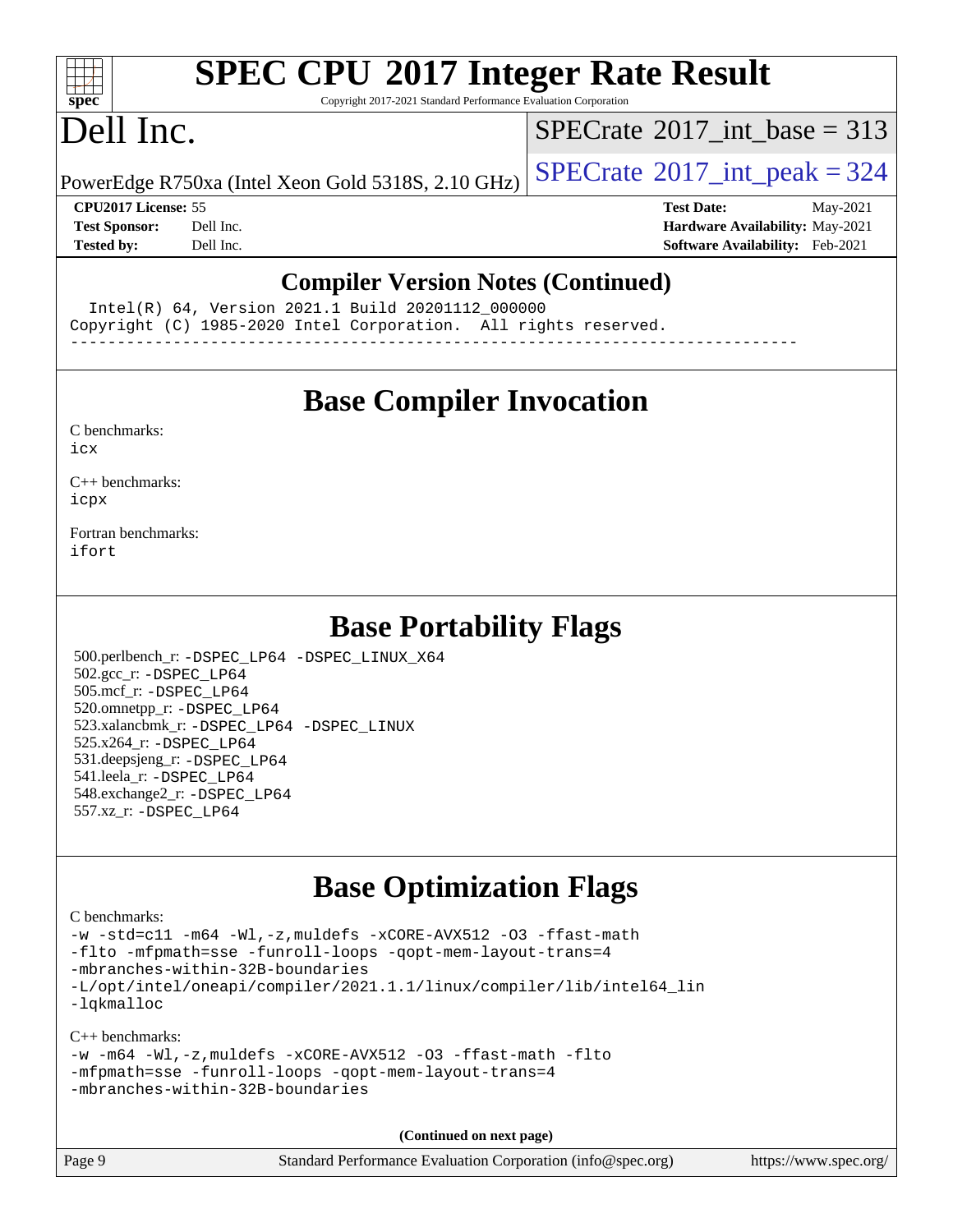

# **[SPEC CPU](http://www.spec.org/auto/cpu2017/Docs/result-fields.html#SPECCPU2017IntegerRateResult)[2017 Integer Rate Result](http://www.spec.org/auto/cpu2017/Docs/result-fields.html#SPECCPU2017IntegerRateResult)**

Copyright 2017-2021 Standard Performance Evaluation Corporation

# Dell Inc.

 $SPECTate@2017_int\_base = 313$ 

PowerEdge R750xa (Intel Xeon Gold 5318S, 2.10 GHz)  $\left|$  [SPECrate](http://www.spec.org/auto/cpu2017/Docs/result-fields.html#SPECrate2017intpeak)®[2017\\_int\\_peak = 3](http://www.spec.org/auto/cpu2017/Docs/result-fields.html#SPECrate2017intpeak)24

**[Tested by:](http://www.spec.org/auto/cpu2017/Docs/result-fields.html#Testedby)** Dell Inc. **[Software Availability:](http://www.spec.org/auto/cpu2017/Docs/result-fields.html#SoftwareAvailability)** Feb-2021

**[CPU2017 License:](http://www.spec.org/auto/cpu2017/Docs/result-fields.html#CPU2017License)** 55 **[Test Date:](http://www.spec.org/auto/cpu2017/Docs/result-fields.html#TestDate)** May-2021 **[Test Sponsor:](http://www.spec.org/auto/cpu2017/Docs/result-fields.html#TestSponsor)** Dell Inc. **[Hardware Availability:](http://www.spec.org/auto/cpu2017/Docs/result-fields.html#HardwareAvailability)** May-2021

## **[Base Optimization Flags \(Continued\)](http://www.spec.org/auto/cpu2017/Docs/result-fields.html#BaseOptimizationFlags)**

[C++ benchmarks](http://www.spec.org/auto/cpu2017/Docs/result-fields.html#CXXbenchmarks) (continued):

[-L/opt/intel/oneapi/compiler/2021.1.1/linux/compiler/lib/intel64\\_lin](http://www.spec.org/cpu2017/results/res2021q3/cpu2017-20210618-27080.flags.html#user_CXXbase_linkpath_f3ac96bc44eb3356c66274e76f12ce7989555e6431aa425d8bf37251b5a0a8e4f20d385a762420f3e0cdf627bb737484454017ddfa67f55a42ce17058c8be12d) [-lqkmalloc](http://www.spec.org/cpu2017/results/res2021q3/cpu2017-20210618-27080.flags.html#user_CXXbase_qkmalloc_link_lib_79a818439969f771c6bc311cfd333c00fc099dad35c030f5aab9dda831713d2015205805422f83de8875488a2991c0a156aaa600e1f9138f8fc37004abc96dc5)

[Fortran benchmarks](http://www.spec.org/auto/cpu2017/Docs/result-fields.html#Fortranbenchmarks):

```
-w -m64 -Wl,-z,muldefs -xCORE-AVX512 -O3 -ipo -no-prec-div
```
[-qopt-mem-layout-trans=4](http://www.spec.org/cpu2017/results/res2021q3/cpu2017-20210618-27080.flags.html#user_FCbase_f-qopt-mem-layout-trans_fa39e755916c150a61361b7846f310bcdf6f04e385ef281cadf3647acec3f0ae266d1a1d22d972a7087a248fd4e6ca390a3634700869573d231a252c784941a8) [-nostandard-realloc-lhs](http://www.spec.org/cpu2017/results/res2021q3/cpu2017-20210618-27080.flags.html#user_FCbase_f_2003_std_realloc_82b4557e90729c0f113870c07e44d33d6f5a304b4f63d4c15d2d0f1fab99f5daaed73bdb9275d9ae411527f28b936061aa8b9c8f2d63842963b95c9dd6426b8a) [-align array32byte](http://www.spec.org/cpu2017/results/res2021q3/cpu2017-20210618-27080.flags.html#user_FCbase_align_array32byte_b982fe038af199962ba9a80c053b8342c548c85b40b8e86eb3cc33dee0d7986a4af373ac2d51c3f7cf710a18d62fdce2948f201cd044323541f22fc0fffc51b6)

[-auto](http://www.spec.org/cpu2017/results/res2021q3/cpu2017-20210618-27080.flags.html#user_FCbase_f-auto) [-mbranches-within-32B-boundaries](http://www.spec.org/cpu2017/results/res2021q3/cpu2017-20210618-27080.flags.html#user_FCbase_f-mbranches-within-32B-boundaries)

```
-L/opt/intel/oneapi/compiler/2021.1.1/linux/compiler/lib/intel64_lin
```
[-lqkmalloc](http://www.spec.org/cpu2017/results/res2021q3/cpu2017-20210618-27080.flags.html#user_FCbase_qkmalloc_link_lib_79a818439969f771c6bc311cfd333c00fc099dad35c030f5aab9dda831713d2015205805422f83de8875488a2991c0a156aaa600e1f9138f8fc37004abc96dc5)

## **[Peak Compiler Invocation](http://www.spec.org/auto/cpu2017/Docs/result-fields.html#PeakCompilerInvocation)**

[C benchmarks \(except as noted below\)](http://www.spec.org/auto/cpu2017/Docs/result-fields.html#Cbenchmarksexceptasnotedbelow): [icx](http://www.spec.org/cpu2017/results/res2021q3/cpu2017-20210618-27080.flags.html#user_CCpeak_intel_icx_fe2d28d19ae2a5db7c42fe0f2a2aed77cb715edd4aeb23434404a8be6683fe239869bb6ca8154ca98265c2e3b9226a719a0efe2953a4a7018c379b7010ccf087)

500.perlbench\_r: [icc](http://www.spec.org/cpu2017/results/res2021q3/cpu2017-20210618-27080.flags.html#user_peakCCLD500_perlbench_r_intel_icc_66fc1ee009f7361af1fbd72ca7dcefbb700085f36577c54f309893dd4ec40d12360134090235512931783d35fd58c0460139e722d5067c5574d8eaf2b3e37e92)

[C++ benchmarks:](http://www.spec.org/auto/cpu2017/Docs/result-fields.html#CXXbenchmarks) [icpx](http://www.spec.org/cpu2017/results/res2021q3/cpu2017-20210618-27080.flags.html#user_CXXpeak_intel_icpx_1e918ed14c436bf4b9b7c8bcdd51d4539fc71b3df010bd1e9f8732d9c34c2b2914e48204a846820f3c0ebb4095dea797a5c30b458ac0b6dffac65d78f781f5ca)

[Fortran benchmarks](http://www.spec.org/auto/cpu2017/Docs/result-fields.html#Fortranbenchmarks): [ifort](http://www.spec.org/cpu2017/results/res2021q3/cpu2017-20210618-27080.flags.html#user_FCpeak_intel_ifort_8111460550e3ca792625aed983ce982f94888b8b503583aa7ba2b8303487b4d8a21a13e7191a45c5fd58ff318f48f9492884d4413fa793fd88dd292cad7027ca)

## **[Peak Portability Flags](http://www.spec.org/auto/cpu2017/Docs/result-fields.html#PeakPortabilityFlags)**

 500.perlbench\_r: [-DSPEC\\_LP64](http://www.spec.org/cpu2017/results/res2021q3/cpu2017-20210618-27080.flags.html#b500.perlbench_r_peakPORTABILITY_DSPEC_LP64) [-DSPEC\\_LINUX\\_X64](http://www.spec.org/cpu2017/results/res2021q3/cpu2017-20210618-27080.flags.html#b500.perlbench_r_peakCPORTABILITY_DSPEC_LINUX_X64) 502.gcc\_r: [-D\\_FILE\\_OFFSET\\_BITS=64](http://www.spec.org/cpu2017/results/res2021q3/cpu2017-20210618-27080.flags.html#user_peakPORTABILITY502_gcc_r_file_offset_bits_64_5ae949a99b284ddf4e95728d47cb0843d81b2eb0e18bdfe74bbf0f61d0b064f4bda2f10ea5eb90e1dcab0e84dbc592acfc5018bc955c18609f94ddb8d550002c) 505.mcf\_r: [-DSPEC\\_LP64](http://www.spec.org/cpu2017/results/res2021q3/cpu2017-20210618-27080.flags.html#suite_peakPORTABILITY505_mcf_r_DSPEC_LP64) 520.omnetpp\_r: [-DSPEC\\_LP64](http://www.spec.org/cpu2017/results/res2021q3/cpu2017-20210618-27080.flags.html#suite_peakPORTABILITY520_omnetpp_r_DSPEC_LP64) 523.xalancbmk\_r: [-DSPEC\\_LP64](http://www.spec.org/cpu2017/results/res2021q3/cpu2017-20210618-27080.flags.html#suite_peakPORTABILITY523_xalancbmk_r_DSPEC_LP64) [-DSPEC\\_LINUX](http://www.spec.org/cpu2017/results/res2021q3/cpu2017-20210618-27080.flags.html#b523.xalancbmk_r_peakCXXPORTABILITY_DSPEC_LINUX) 525.x264\_r: [-DSPEC\\_LP64](http://www.spec.org/cpu2017/results/res2021q3/cpu2017-20210618-27080.flags.html#suite_peakPORTABILITY525_x264_r_DSPEC_LP64) 531.deepsjeng\_r: [-DSPEC\\_LP64](http://www.spec.org/cpu2017/results/res2021q3/cpu2017-20210618-27080.flags.html#suite_peakPORTABILITY531_deepsjeng_r_DSPEC_LP64) 541.leela\_r: [-DSPEC\\_LP64](http://www.spec.org/cpu2017/results/res2021q3/cpu2017-20210618-27080.flags.html#suite_peakPORTABILITY541_leela_r_DSPEC_LP64) 548.exchange2\_r: [-DSPEC\\_LP64](http://www.spec.org/cpu2017/results/res2021q3/cpu2017-20210618-27080.flags.html#suite_peakPORTABILITY548_exchange2_r_DSPEC_LP64) 557.xz\_r: [-DSPEC\\_LP64](http://www.spec.org/cpu2017/results/res2021q3/cpu2017-20210618-27080.flags.html#suite_peakPORTABILITY557_xz_r_DSPEC_LP64)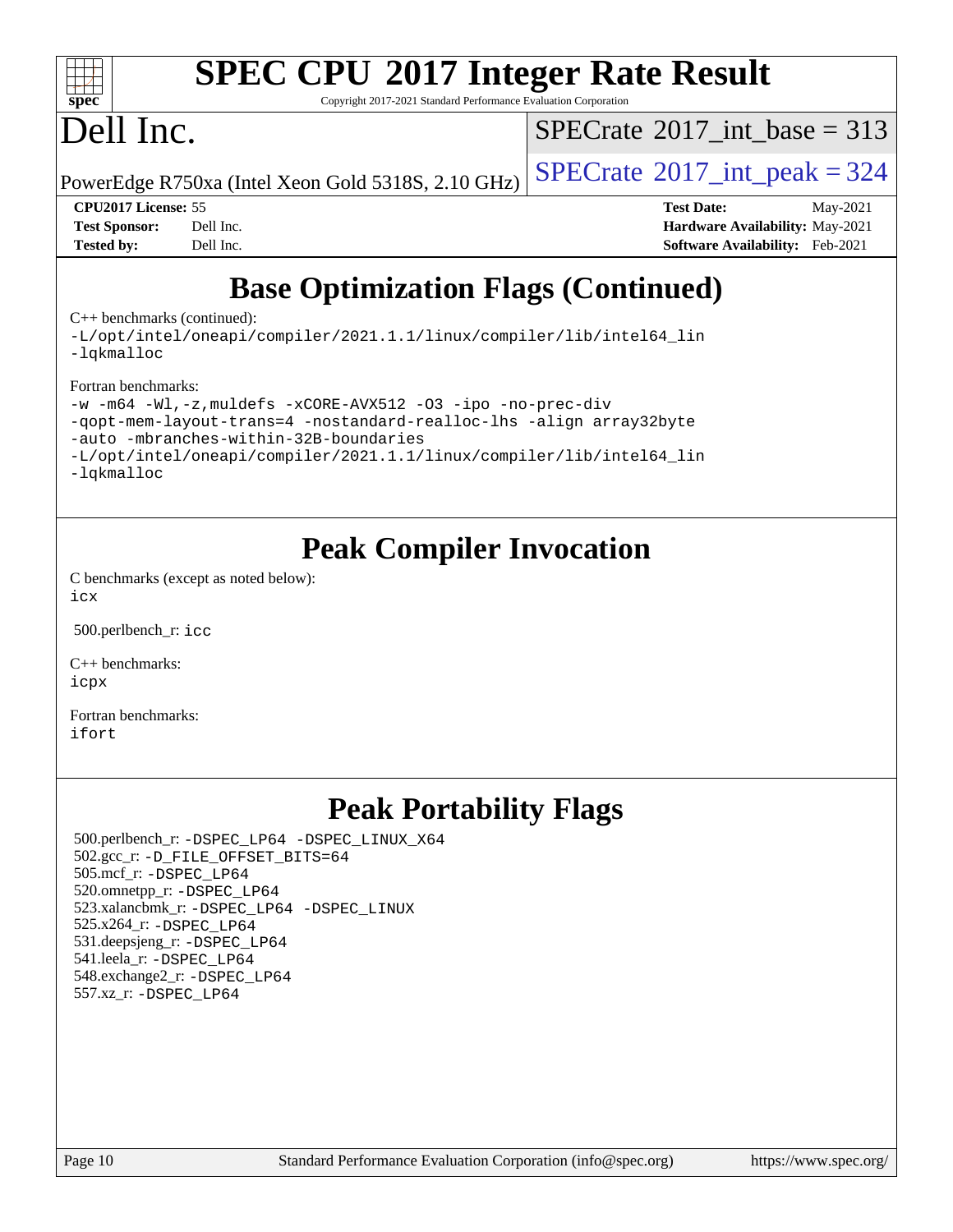| <b>SPEC CPU®2017 Integer Rate Result</b><br>ĦТ<br>spec<br>Copyright 2017-2021 Standard Performance Evaluation Corporation                                                                                                                                                                                                                                               |                                             |  |  |  |
|-------------------------------------------------------------------------------------------------------------------------------------------------------------------------------------------------------------------------------------------------------------------------------------------------------------------------------------------------------------------------|---------------------------------------------|--|--|--|
| Dell Inc.                                                                                                                                                                                                                                                                                                                                                               | $SPECrate^{\circledast}2017$ int base = 313 |  |  |  |
| PowerEdge R750xa (Intel Xeon Gold 5318S, 2.10 GHz)                                                                                                                                                                                                                                                                                                                      | $SPECrate^{\circ}2017\_int\_peak = 324$     |  |  |  |
| CPU2017 License: 55                                                                                                                                                                                                                                                                                                                                                     | <b>Test Date:</b><br>May-2021               |  |  |  |
| Dell Inc.<br><b>Test Sponsor:</b>                                                                                                                                                                                                                                                                                                                                       | Hardware Availability: May-2021             |  |  |  |
| Dell Inc.<br><b>Tested by:</b>                                                                                                                                                                                                                                                                                                                                          | Software Availability: Feb-2021             |  |  |  |
| <b>Peak Optimization Flags</b>                                                                                                                                                                                                                                                                                                                                          |                                             |  |  |  |
| C benchmarks:                                                                                                                                                                                                                                                                                                                                                           |                                             |  |  |  |
| 500.perlbench_r: -Wl, -z, muldefs -prof-gen(pass 1) -prof-use(pass 2)<br>-xCORE-AVX512 -ipo -03 -no-prec-div<br>-gopt-mem-layout-trans=4 -fno-strict-overflow<br>-mbranches-within-32B-boundaries<br>-L/opt/intel/oneapi/compiler/2021.1.1/linux/compiler/lib/intel64_lin<br>-lqkmalloc                                                                                 |                                             |  |  |  |
| $502.\text{gcc\_r}$ : $-m32$<br>-L/opt/intel/oneapi/compiler/2021.1.1/linux/compiler/lib/ia32_lin<br>-std=gnu89 -Wl,-z, muldefs -fprofile-generate(pass 1)<br>-fprofile-use=default.profdata(pass 2) -xCORE-AVX512 -flto<br>-Ofast(pass 1) -03 -ffast-math -qopt-mem-layout-trans=4<br>-mbranches-within-32B-boundaries<br>-L/usr/local/jemalloc32-5.0.1/lib -ljemalloc |                                             |  |  |  |
| $505$ .mcf_r: basepeak = yes                                                                                                                                                                                                                                                                                                                                            |                                             |  |  |  |
| $525.x264_r: -w -std = c11 -m64 -W1, -z$ , muldefs $-xCORE-AVX512 -flto$<br>-03 -ffast-math -qopt-mem-layout-trans=4 -fno-alias<br>-mbranches-within-32B-boundaries<br>-L/opt/intel/oneapi/compiler/2021.1.1/linux/compiler/lib/intel64_lin<br>$-lq$ kmalloc                                                                                                            |                                             |  |  |  |
| $557.xz_r$ : basepeak = yes                                                                                                                                                                                                                                                                                                                                             |                                             |  |  |  |
| C++ benchmarks:                                                                                                                                                                                                                                                                                                                                                         |                                             |  |  |  |
| $520.$ omnetpp_r: basepeak = yes                                                                                                                                                                                                                                                                                                                                        |                                             |  |  |  |
| $523.xalanchmk_r: basepeak = yes$                                                                                                                                                                                                                                                                                                                                       |                                             |  |  |  |
| $531.\text{deepsigng}_r$ : basepeak = yes                                                                                                                                                                                                                                                                                                                               |                                             |  |  |  |
| $541$ .leela_r: basepeak = yes                                                                                                                                                                                                                                                                                                                                          |                                             |  |  |  |
| Fortran benchmarks:                                                                                                                                                                                                                                                                                                                                                     |                                             |  |  |  |
| $548$ .exchange $2$ _r: basepeak = yes                                                                                                                                                                                                                                                                                                                                  |                                             |  |  |  |
| The flags files that were used to format this result can be browsed at<br>http://www.spec.org/cpu2017/flags/Intel-ic2021-official-linux64_revA.html<br>http://www.spec.org/cpu2017/flags/Dell-Platform-Flags-PowerEdge-Intel-ICX-rev1.1.html                                                                                                                            |                                             |  |  |  |